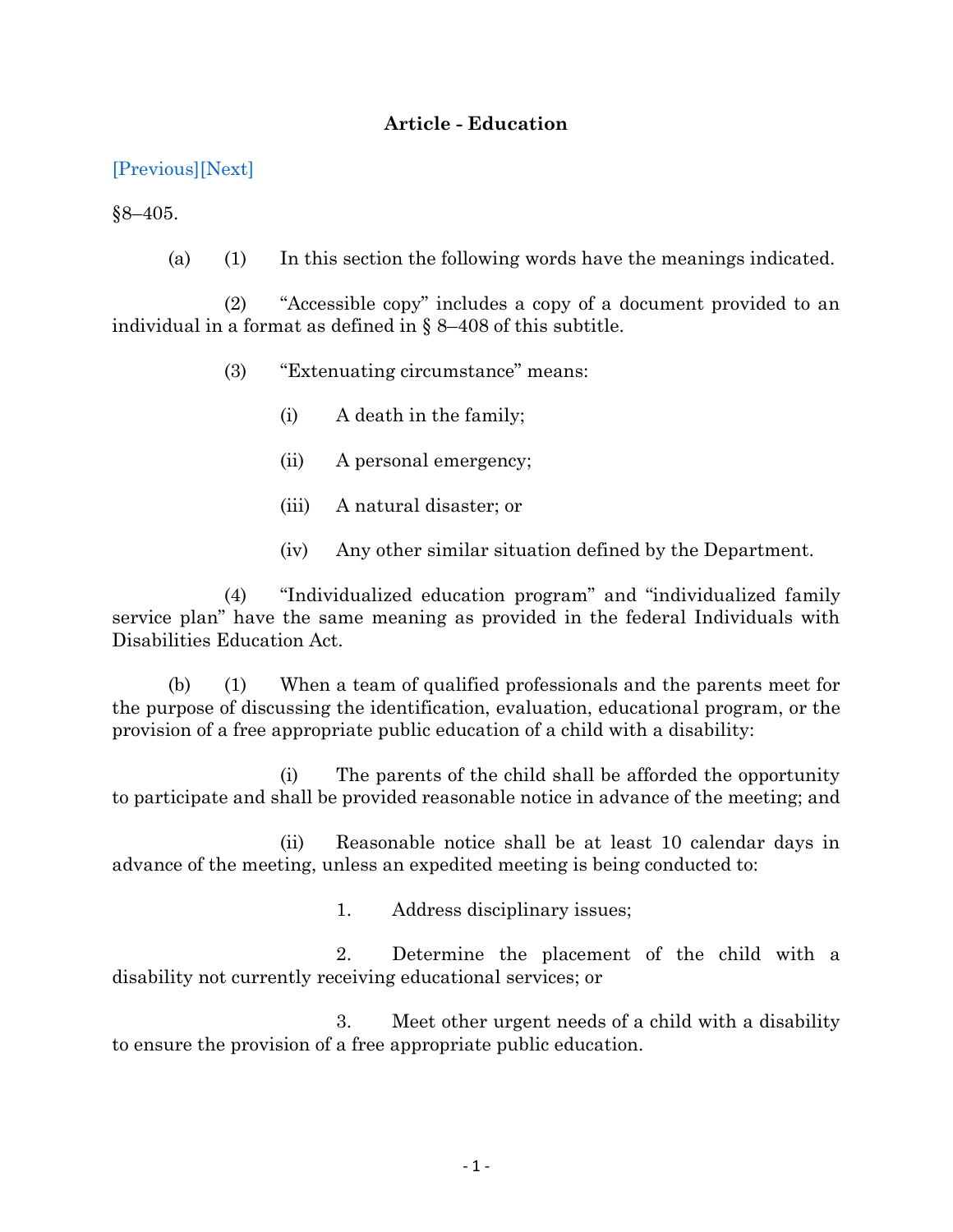$(2)$  (i) 1. At the initial evaluation meeting, the parents of the child shall be provided:

A. In plain language, an oral and written explanation of the parents' rights and responsibilities in the individualized education program process and a program procedural safeguards notice;

B. Written information that the parents may use to contact early intervention and special education family support services staff members within the local school system and a brief description of the services provided by the staff members; and

C. Written information on the Special Education Ombudsman and toll–free telephone number established under Title 6, Subtitle 5 of the State Government Article.

2. If a parent's native language is not English, the information in subsubparagraph 1B and C of this subparagraph shall be provided to the parent in the parent's native language.

(ii) The parents may request the information provided under subparagraph (i) of this paragraph at any subsequent meeting.

(iii) If a child who has an individualized education program developed in another school system moves into a different local school system, that local school system shall provide the information required under subparagraph (i)1B and C of this paragraph at the time of the first written communication with the parents regarding the child's individualized education program or special education services.

(iv) A local school system shall publish information that a parent may use to contact early intervention and special education family support services staff members within the local school system and a brief description of the services provided by the staff members in a prominent place on the section of its website relating to special education services.

(3) Failure to provide the information required under paragraph (2)(i)1B and C of this subsection does not constitute grounds for a due process complaint under § 8–413 of this subtitle.

(4) (i) If the parent disagrees with the educational evaluation of the student that was conducted by the local school system, the parent may request an independent educational evaluation at public expense in accordance with regulations adopted by the Department.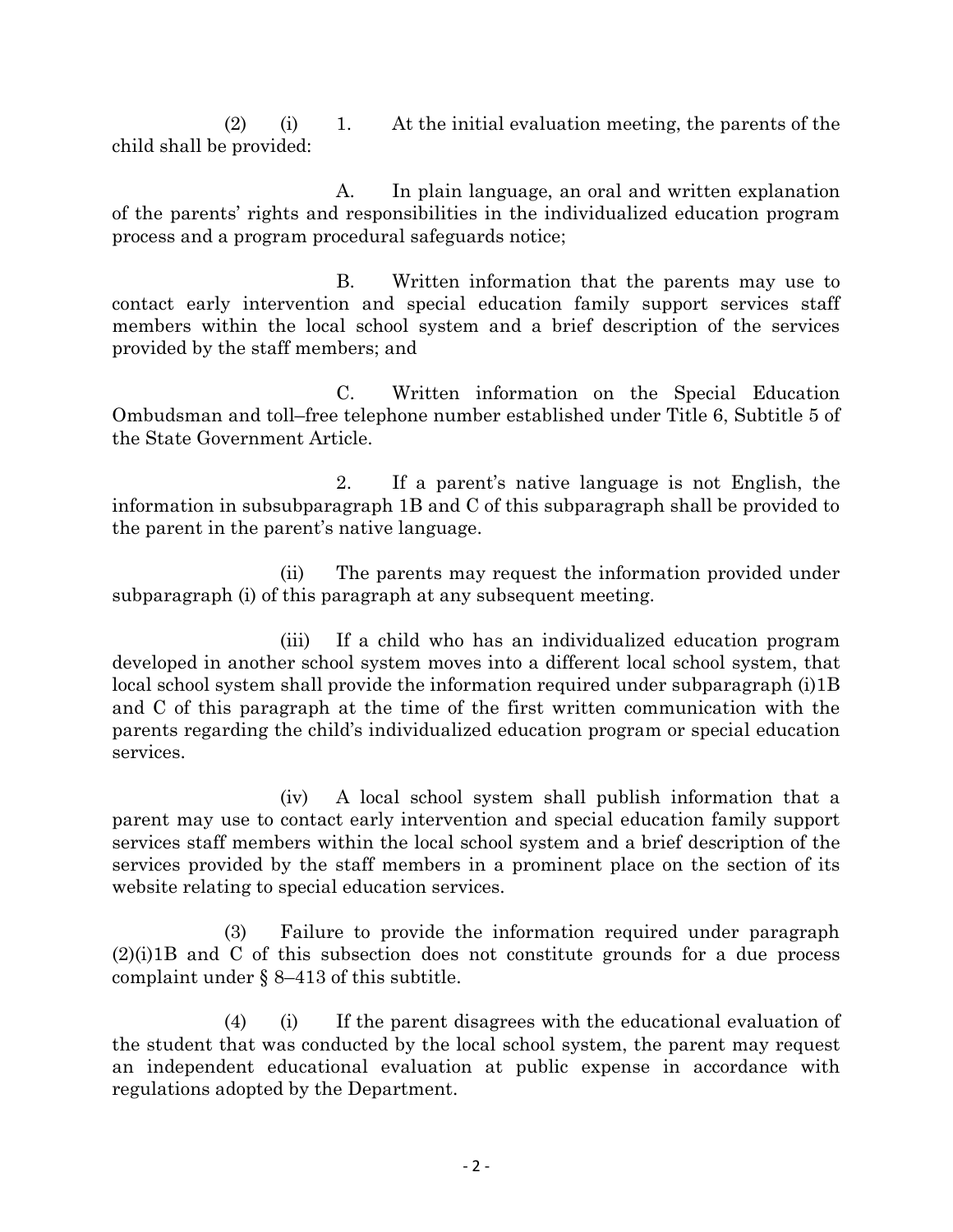(ii) The local school system shall provide a written response approving or denying a request within 30 days of the date the request was made.

(iii) If the local school system approves a request, the written response shall advise the parent of the process for arranging the evaluation at public expense.

(iv) If the local school system denies a request, the local school system shall file a due process complaint under § 8–413 of this subtitle within 30 days of the date of the denial.

(5) (i) If, during an individualized education program team meeting, a parent disagrees with the child's individualized education program or the special education services provided to the child, the individualized education program team shall provide the parent with, in plain language:

1. An oral and a written explanation of the parent's right to request mediation in accordance with § 8–413 of this subtitle;

2. Contact information, including a telephone number that a parent may use to receive more information about the mediation process; and

3. Information regarding pro bono representation and other free or low–cost legal and related services available in the area.

(ii) A parent may request the information provided under subparagraph (i) of this paragraph at any individualized education program team meeting.

(6) (i) If the native language spoken by a parent who requests information under paragraph (5) of this subsection is spoken by more than 1% of the student population in the local school system, the parent may request that the information be translated into the parent's native language.

(ii) If a parent makes a request under subparagraph (i) of this paragraph, the individualized education program team shall provide the parent with the translated document within 30 days after the date of the request.

(c) The individualized education program team shall determine, on at least an annual basis, whether the child requires extended year services in order to ensure that the child is not deprived of a free appropriate public education by virtue of the normal break in the regular school year.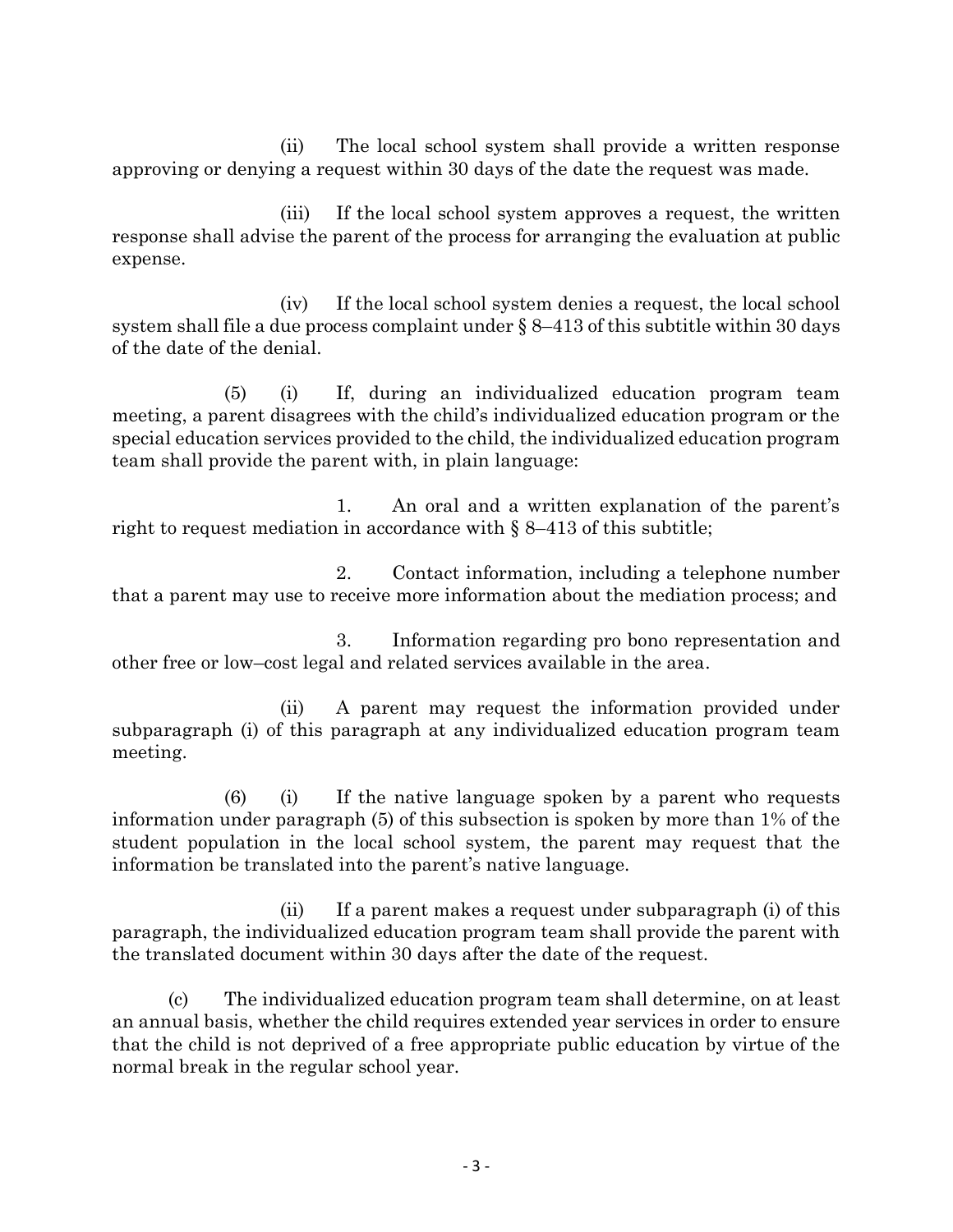(d) (1) (i) Except as provided in paragraph (2) of this subsection, and subject to subparagraphs (ii) and (iii) of this paragraph, at least 5 business days before a scheduled meeting of the individualized education program team or other multidisciplinary education team for any purpose for a child with a disability, appropriate school personnel shall provide the parents of the child with an accessible copy of each assessment, report, data chart, draft individualized education program, or other document that either team plans to discuss at the meeting.

(ii) Subject to subparagraph (i) of this paragraph, an assessment, report, data chart, or other document prepared by a school psychologist or other medical professional that either team plans to discuss at the meeting may be provided to the parents of the child orally and in writing prior to the meeting.

(iii) The parents of a child may notify appropriate school personnel that they do not want to receive the documents required to be provided under subparagraph (i) of this paragraph.

(2) (i) Subject to subparagraph (ii) of this paragraph, appropriate school personnel are not required to comply with paragraph (1) of this subsection in the event of an extenuating circumstance.

(ii) In the event of an extenuating circumstance, appropriate school personnel who fail to comply with paragraph (1) of this subsection shall document the extenuating circumstance and communicate that information to the parents of the child.

(e) (1) Not later than 5 business days after a scheduled meeting of the individualized education program team or other multidisciplinary team for a child with a disability, appropriate school personnel shall provide the parents of the child with a copy of the completed individualized education program.

(2) If the individualized education program has not been completed by the 5th business day after the meeting, the parents shall be provided with the draft copy of the individualized education program.

(3) The completed or draft individualized education program shall be provided to the parents in an accessible format.

 $(4)$  (i) If the native language spoken by the parents of a child with a completed individualized education program or a completed individualized family service plan is spoken by more than 1 percent of the student population in the local school system, the parents may request the document to be translated into the parents' native language.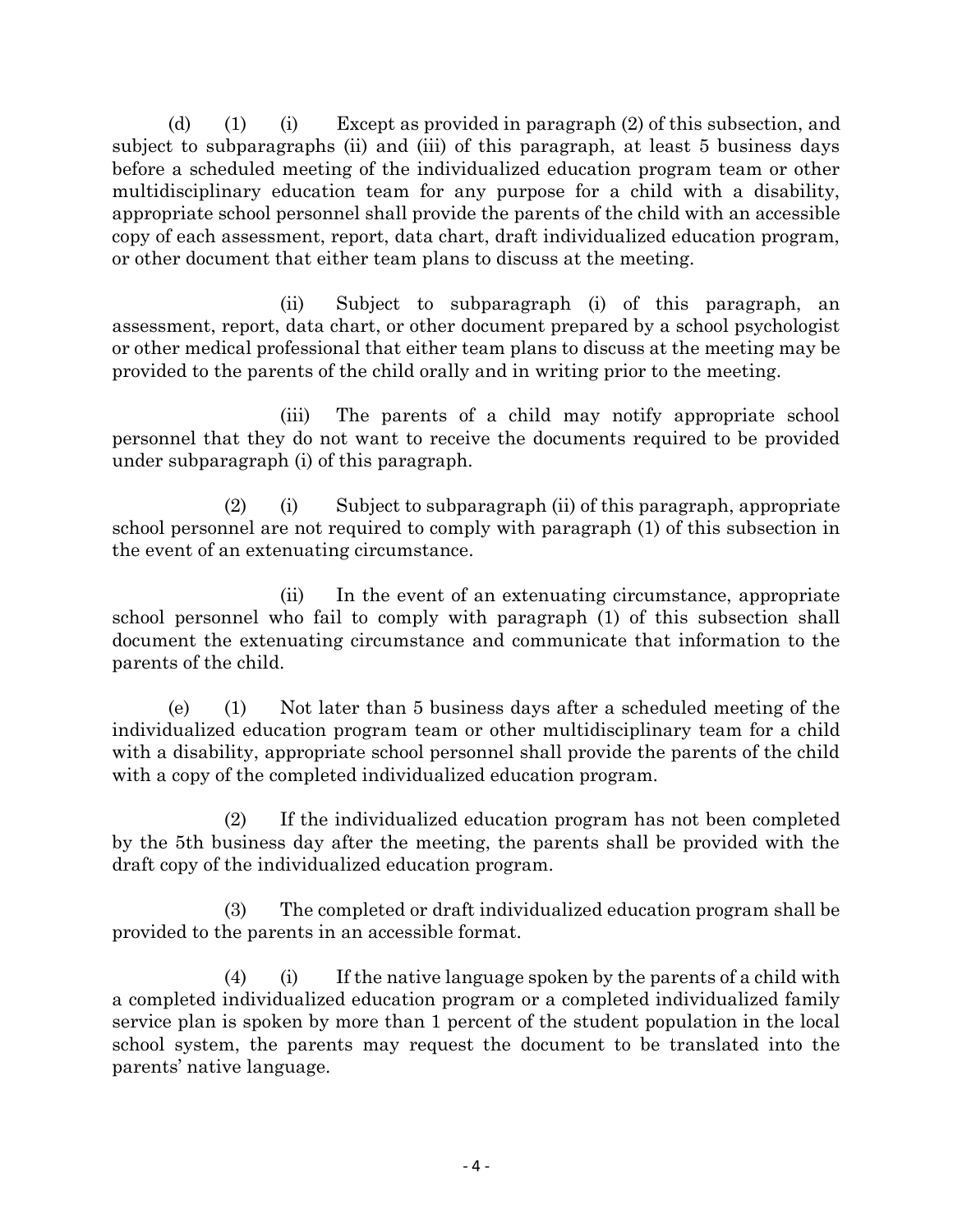(ii) If a parent makes a request under subparagraph (i) of this paragraph, appropriate school personnel shall provide the parents with the translated document within 30 days after the date of the request.

(f) (1) Except as provided in paragraph (2) of this subsection, an individualized education program team shall obtain written consent from a parent if the team proposes to:

(i) Enroll the child in an alternative education program that does not issue or provide credits toward a Maryland high school diploma;

(ii) Identify the child for the alternative education assessment aligned with the State's alternative curriculum; or

(iii) Include restraint or seclusion in the individualized education program to address the child's behavior as described in COMAR 13A.08.04.05.

(2) If the parent does not provide written consent to an action proposed in paragraph (1) of this subsection at the individualized education program team meeting, the individualized education program team shall send the parent written notice no later than 5 business days after the individualized education program team meeting that informs the parent that:

(i) The parent has the right to either consent to or refuse to consent to an action proposed under paragraph (1) of this subsection; and

(ii) If the parent does not provide written consent or a written refusal to consent to an action proposed under paragraph (1) of this subsection within 15 business days of the individualized education program team meeting, the individualized education program team may implement the proposed action.

(3) If the parent refuses to consent to the action proposed, the individualized education program team may use the dispute resolution options listed in § 8–413 of this subtitle to resolve the matter.

(g) To fulfill the purposes of this section, school personnel may provide the documents required under this section through:

- (1) Electronic delivery;
- (2) Home delivery with the student; or
- (3) Any other reasonable and legal method of delivery.